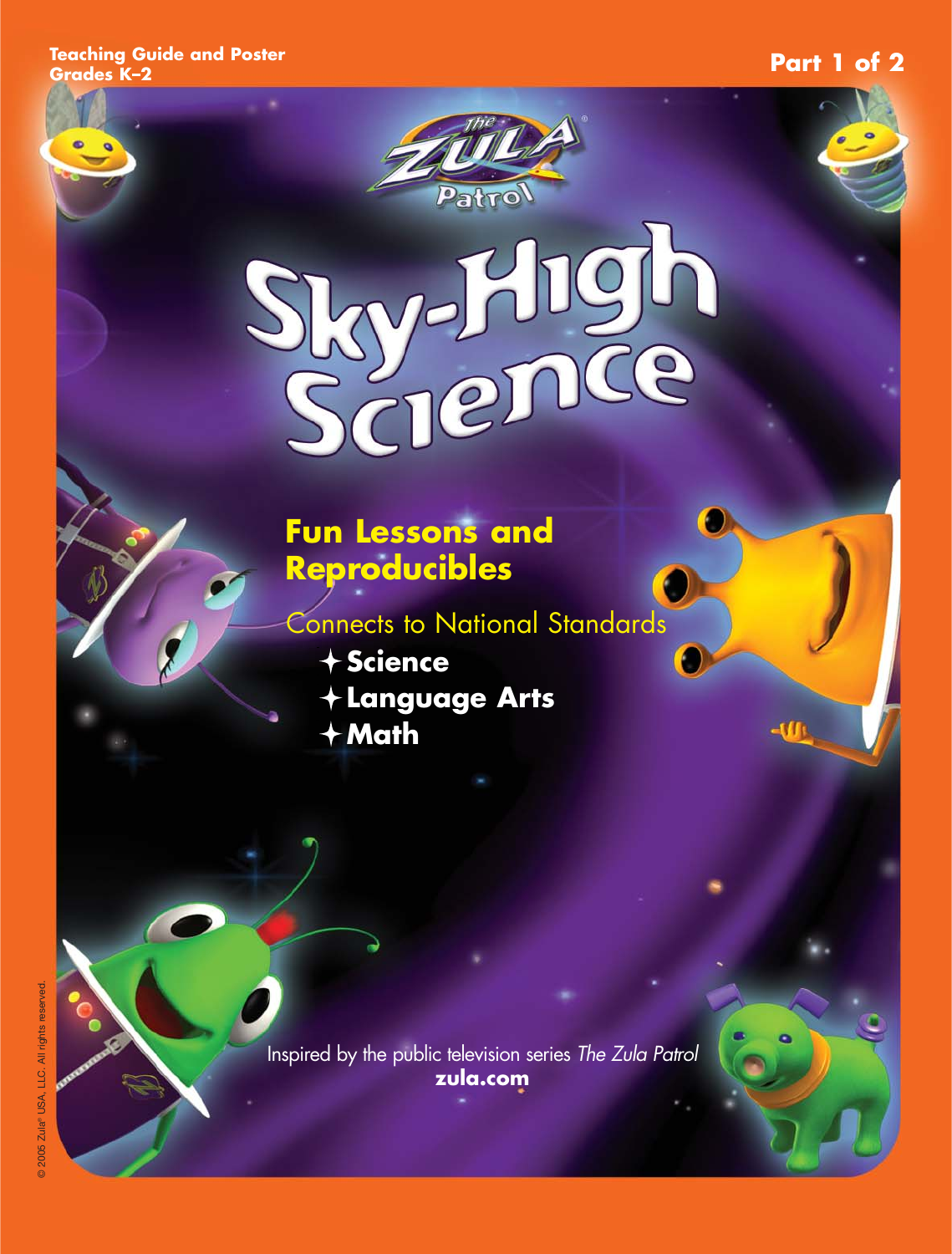### Welcome, Teachers**:**

**pre-K–2 teacher's dream."** —National Science

Teachers Association

**"The Zula Patrol is a** 

Get ready to lift off with dynamic new standards-based lessons and activities. Inspired by the award-winning public television

program The Zula Patrol, **Sky-High Science** provides easy-to-use, fun materials that build important science, language arts, and math skills. You'll find great ways to guide students in observing and learning about the wonders of weather and astronomy. Best wishes on a successful launch of this program!

| <b>National Standards Matrix</b>                                                  | <b>Lesson</b> 1 | Lesson 2 |
|-----------------------------------------------------------------------------------|-----------------|----------|
| <b>Science (NSTA &amp; McREL)</b>                                                 |                 |          |
| Content Standard D: Objects in the Sky (NSTA)                                     |                 |          |
| Content Standard D: Changes in the Earth and Sky (NSTA)                           |                 |          |
| Knows vocabulary for different types of weather (McREL)                           |                 |          |
| Knows vocabulary used to describe major features of the sky (McREL)               |                 |          |
| Knows basic patterns of the Sun and Moon (McREL)                                  |                 |          |
| Knows that the Sun supplies heat and light to Earth (McREL)                       |                 |          |
| <b>Language Arts (McREL)</b>                                                      |                 |          |
| Uses mental images based on pictures and print to aid in comprehension of text    |                 |          |
| Uses reading skills and strategies to understand a variety of informational texts |                 |          |
| Understands the main idea or message in visual media                              |                 |          |
| Math (NCTM)                                                                       |                 |          |
| Count with understanding and recognize "how many" in sets of objects              |                 |          |
| Sort, classify, and order objects by size, number, and other properties           |                 |          |

#### **Tune In to The Zula Patrol**

Check your local listings for the groundbreaking program that has been described as "a space odyssey for kids that blends science education with comic characters" (Nick Jr. Family Magazine).

To learn how to contact your local PBS station with questions or feedback about the program, check out **www.pbs.org**.

#### **Meet the Cast:**

#### **Bula**

The fearless captain who is good at solving problems

#### **Zeeter**

**Bula**

Smart and talented, she works hard and learns through trial and error

**Zeeter**

#### **Multo**

An avid reader who believes in learning through books

#### **Gorga**

A spirited and loyal space pet who loves to investigate and collect data

#### **Wizzy and Wigg**

Two high-flying explorers who love learning new vocabulary

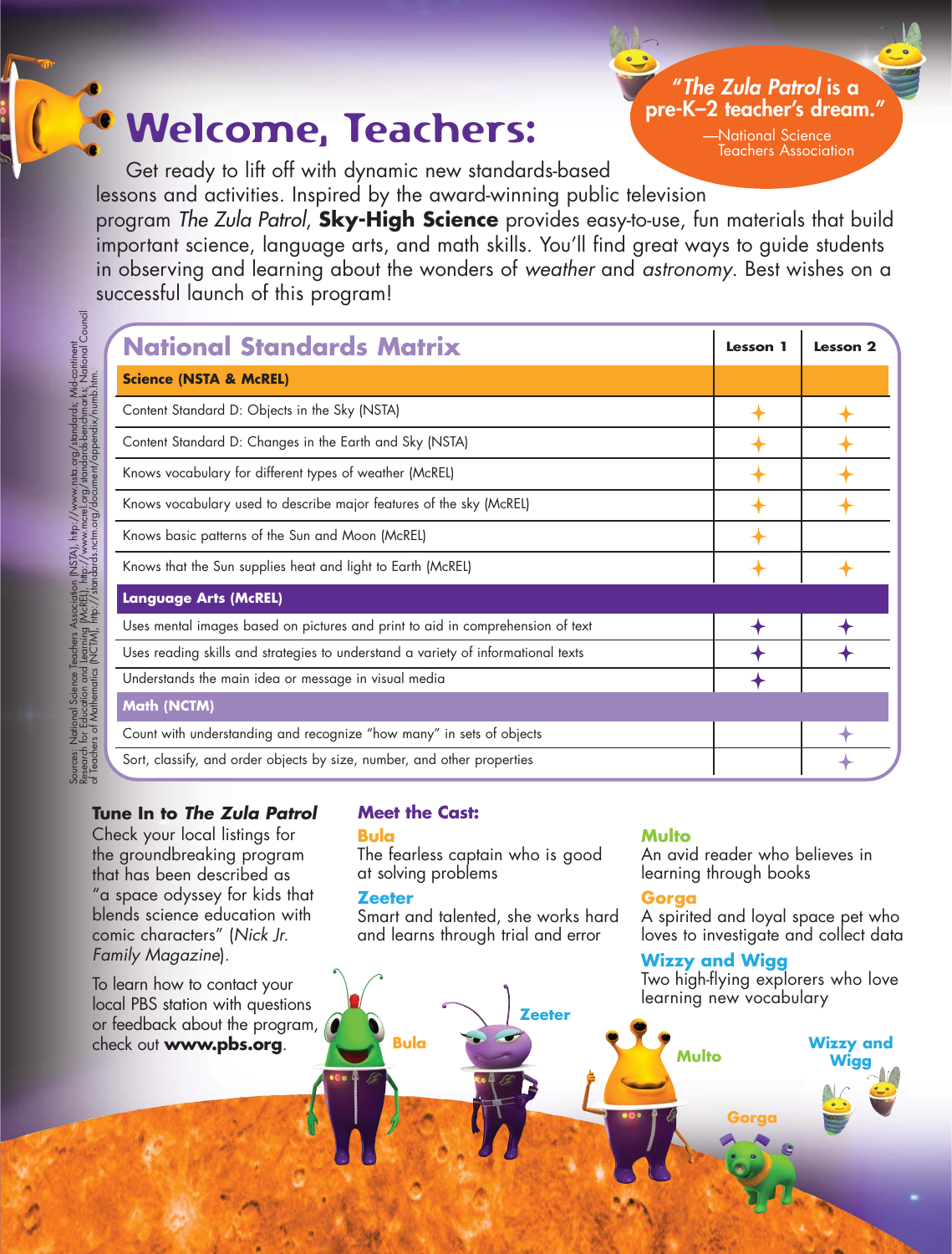### Lesson Overviews



#### **Lesson 1: What's Up?**

**Objective:** Through observation, students understand science vocabulary related to objects in the sky.

#### **Time Required:** 35 minutes

**Materials:** "Look Up!" classroom poster, "Definitions" list (Part 2), paper and colored pencils or markers (optional)

#### **Steps:**

**1.** Begin by inviting students to look up at the sky and to note what they see. Take students to a window, go outside, or look at photographs of the sky. (Remind students of sun safety tips: never look directly at the sun, wear sunscreen and a brimmed hat, wear sunglasses.)

**2.** Write "Things we can see in the sky" on the board. Ask students to name things in the sky; write down answers.

**3.** Display the "Look Up!" poster and invite students to examine it. Ask students: What other things do you see on the poster that we haven't named yet? Have you ever seen any of these things? When did you see them? (E.g., day, night, during a storm.)

**4.** Refer to the "Definitions" list in Part 2. Ask students what they think various poster items are made of or what they do. (Make sure to introduce definitions of cloud, lightning, rain, snow, sun, and wind in preparation for Lesson 2: "What's the Weather?")

**5.** Read definitions aloud, and ask students to correctly identify the poster image and/or word that matches the definition. You might also have students draw the image and/or write the word on paper.

#### **Lesson 2: What's the Weather?**

**Objective:** Students will gain understanding of weather through studying the science of elements in the sky that create weather.

#### **Time Required:** 25 minutes

**Materials:** "Look Up!" classroom poster, "Definitions" list, "What's the Weather?" reproducible, lined paper, pencils

#### **Steps:**

**1.** Begin by inviting students to look outside. Ask students: What is the weather today? What was it yesterday? What do you think it will be tomorrow? Make a list on the board titled "Weather Words." Invite students to add words to the list.

**2.** Now ask students what they think weather means. Refer to the "Definitions" list (weather: ever-changing conditions of the air around us).

**3.** Refer students to the poster. What (and how many) items do they see that are "weather" words? Encourage students to state the science definition of the six weather words on the poster: cloud, wind, rain, lightning, snow, sun.

**4.** Review other weather-related science on the poster. (E.g., rain and snow fall from clouds; lightning travels from clouds to Earth; sunlight reaches Earth when clouds don't block it; rainbows happen when sunlight passes through rain.)

**5.** Distribute the "What's the Weather?" reproducible. Instruct students to complete Part 1 of the reproducible. (Answers: 1. cloud; 2. wind; 3. rain; 4. snow; 5. sun; 6. lightning.)

As an alternative for pre-reading students, you might do the following: Provide each student with lined paper. Instruct students to choose at least four weather words from the poster, and to copy down the names of each chosen element. Invite students to draw a picture of each word as well.

**6.** For Part 2 of the reproducible, guide students to chart weather they observe over a few days. This activity can be done in class or at home.

#### **Lesson Extensions:**

• Introduce concepts of space and atmosphere to students (see the layers on the left side of the poster). Identify (and count) items on the poster that are found in the atmosphere and in space. Review definitions of these words with students.

• Create a "Weather Watcher" Wall Chart. After students have completed Part 2 of Lesson 2, create a class chart that shows the different types of weather that were recorded. The chart should show how many days it rained, snowed, was sunny, etc. Challenge students to tally up different types of weather.

• Ask students to name items in the sky that are not pictured on the poster (birds, insects, balloons, etc.). Add these words on sticky notes and have students place the notes near the area on the poster where they would be found.

#### **Additional Activities:**

See Part 2 for additional language arts/science reproducibles.

#### **Family Activity Pages:**

See the Family Activity Pages in Part 2 for a fun moon-tracking activity that reinforces skills at home. Extend the activity by creating a moon-tracking chart in class. Assign each student a day during the course of a month on which he or she will draw the moon as it appeared in the sky. Hang the drawings in chronological order to show students how the moon changes over the course of a month (phases).

#### **Additional Resources:**

#### **www.nasa.gov/forkids**

NASA's Web site for kids; links to valuable information for teachers

#### **www.education.noaa.gov**

National Oceanic & Atmospheric Administration's education site

**www.weather.gov/om/reachout/kidspage.shtml** National Weather Service's Web site for kids; fun facts and information for classrooms

Also, visit **zula.com** for more great lessons, educational activities, games, and resources.